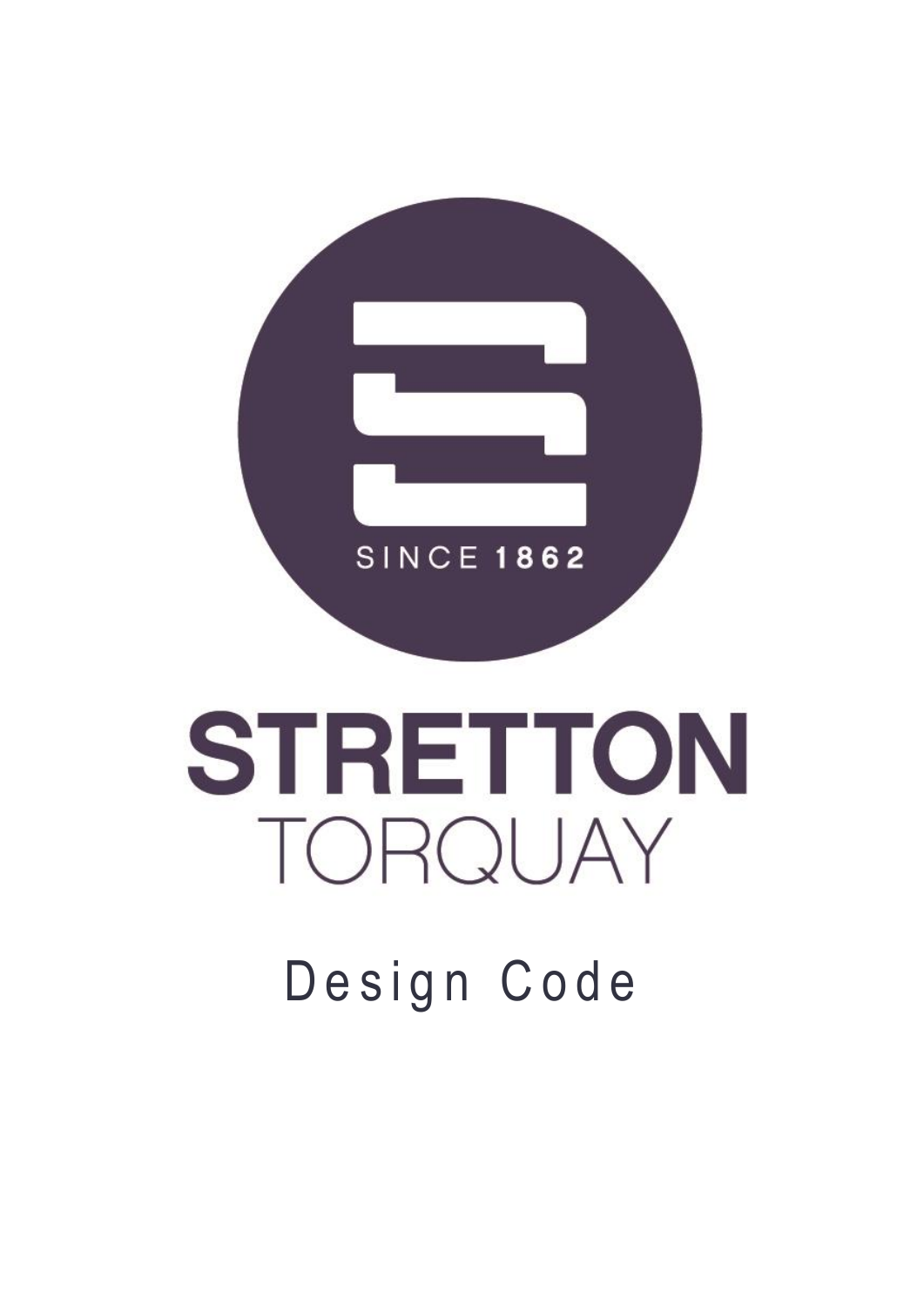# **INTRODUCTION**

Stretton Torquay (Stretton) is a housing estate that has been designed with a focus on community, healthy living and environment. The overall development plan has been underpinned with key objectives that promote:

- a sense of community
- an affinity with the land's coastal location
- a respect for the environment
- a healthy lifestyle

#### Purpose of the Code

To ensure delivery of the vision and to protect the objectives for the Estate, Stretton Developments has prepared the Stretton Torquay Design Code (STDC). The STDC is in place to ensure that appropriate standards of architectural design & construction quality are achieved for each dwelling. All new dwellings in the Stretton Estate, including any future alterations and/ or additions must be designed in accord with the STDC to ensure that the expectations of current landowners, developers and the future community are met throughout the future development of the built and natural environment.

Stretton Developments acknowledges that well designed homes are enjoyable and comfortable to live in; sustainable to run and provide for a higher level of amenity. These outcomes further promote a more enjoyable and healthy lifestyle leading to a better sense of community.

Stretton Developments has strived to create neighbourhoods that provide high quality streetscapes, safe and useable pedestrian and cycle networks and a series of local parks. The vision is to achieve a public domain that the future community will be proud of and respect.

The STDC has been developed through consultation with urban designers, architects, planners and landscape architects to achieve sound planning and design outcomes for Stretton. The STDC specifies minimum design requirements to be applied as a baseline for all projects on the site. They also champion other guidelines/ codes of best practice which are encouraged wherever possible.

Torquay is a coastal location with strong character elements that distinguish the settlement from more metropolitan locations. The use of materials and dwelling designs that enforce this character is a strong focus of the Design Code and must be adhered to in the early design process. This focus builds on the work undertaken by the Surf Coast Shire Council. In particular, the STDC must be read in conjunction with the Surf Coast Shire Design Book, October 2010 and any supporting documentation attached to your contract for the purchase of your lot/s.

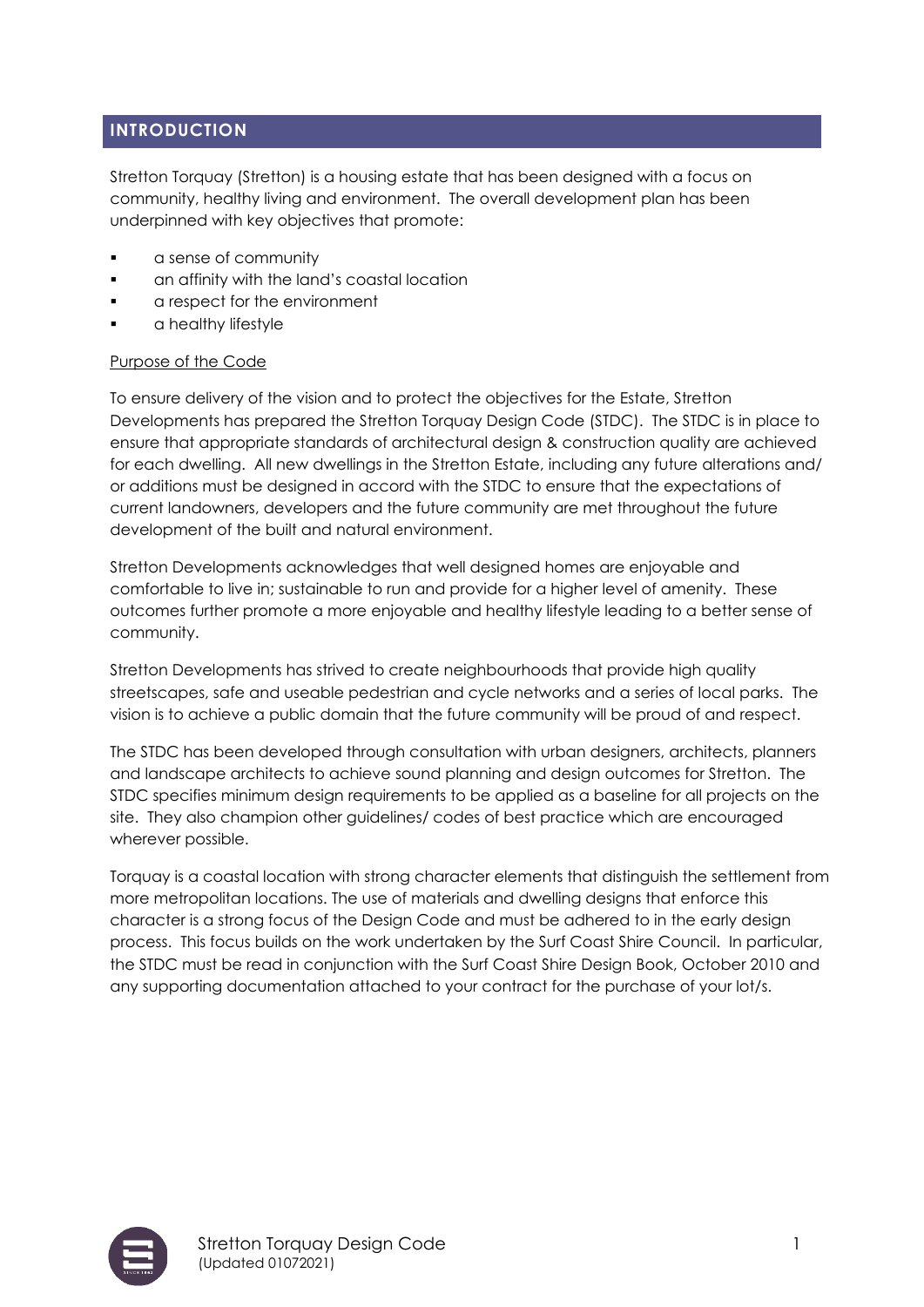# **REVISION OF DESIGN GUIDELINES**

As part of an ongoing commitment - to have guidelines that stay relevant to the expectations of all parties - the STDC will be subject to an ongoing review process. Amendments will be made after taking into account feedback received from the various stakeholders interested in the development of the community, especially builders and new home owners. This will include reviewing feedback on how the STDC have been applied to various projects within Stretton Torquay.

Amendments:

Amendment: 1 September 2015 - Stage 2 (Version 2) Amendment: 2 November 2016 - Stage 4 (Version 3) Amendment: 1 May 2017 - Stage 5 (Version 4) Amendment: 21 June 2019 - Stage 6 (Version 5) Amendment 1 July 2021 Current Design Code (Version 6)

# **PROCESS**

The design approval process aims to encourage thoughtful design responses and to regulate the form and landscape of Stretton Torquay. The design approval process applies to any dwelling, building or works proposed for all lots within Stretton Torquay, including fencing and landscaping. No buildings or works may be carried out unless prior approval is obtained in accordance with this Process.

Appendix A, to these Guidelines, provides information relating to the design review process. Please forward your completed application form (which can be downloaded from our website: [www.strettontorquay.com.au\)](http://www.strettontorquay.com.au/) together with all relevant documents to [enquiries@strettontorquay.com.au.](mailto:enquiries@strettontorquay.com.au)

Please note the fee of \$495 (including GST) is applicable to each application. The payment will activate the review of the application.

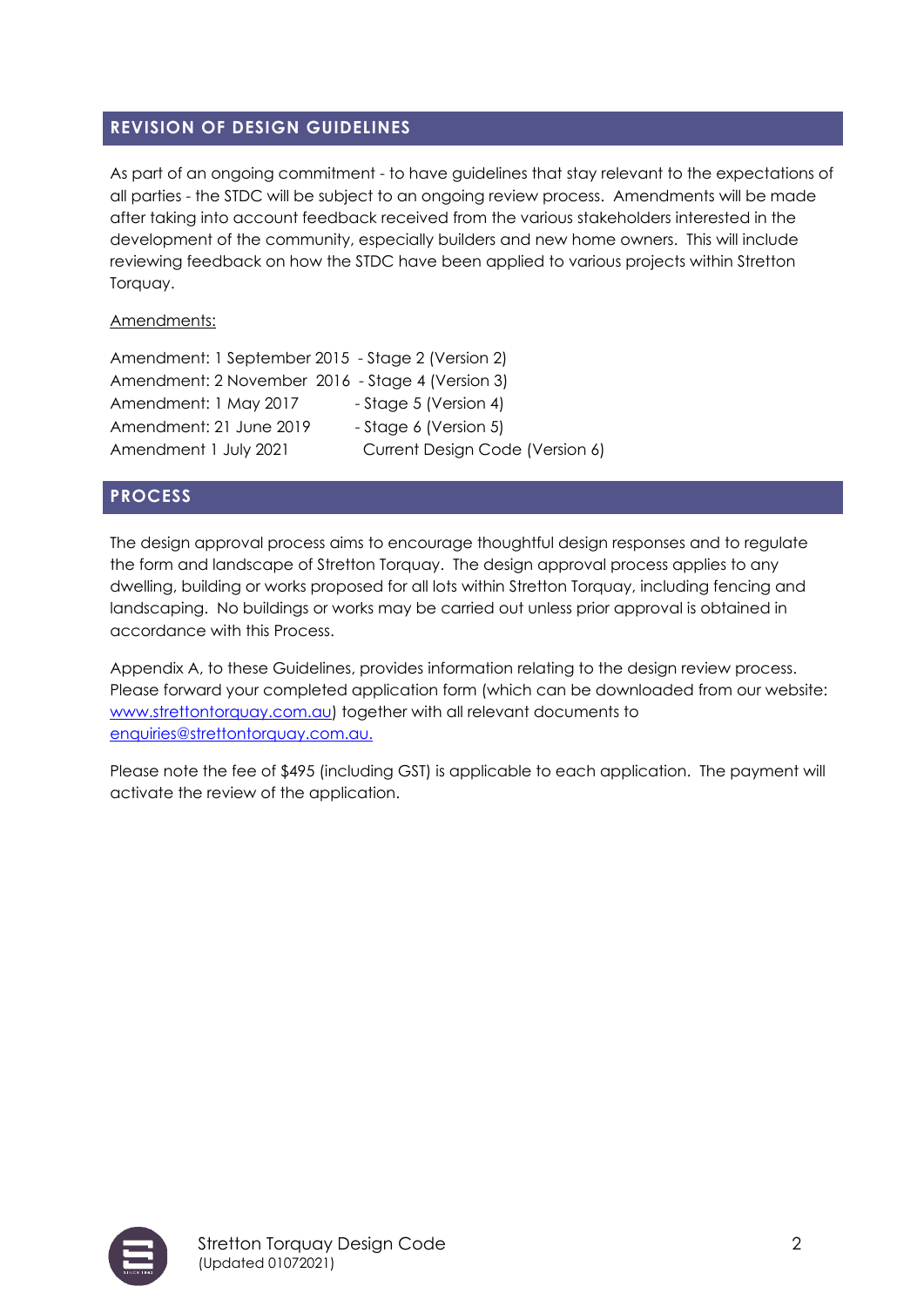# **KEY DESIGN PRINCIPLES**

The STDC is based on key, guiding design principles. Each of the principles are explained in detail and provide reference as to how each principle can be achieved. The relevant principle also refers to those activities which must be implemented in the design outcome.

# KEY PRINCIPLES

- 1. Streetscapes.
- 2. Site Planning.
- 3. Building Setbacks.
- 4. Garage and Driveways.
- 5. House Form, Roofs and Feature Elements.
- 6. Landscaped Area and Private Open Space.
- 7. Fencing.
- 8. Planning for All Ages.

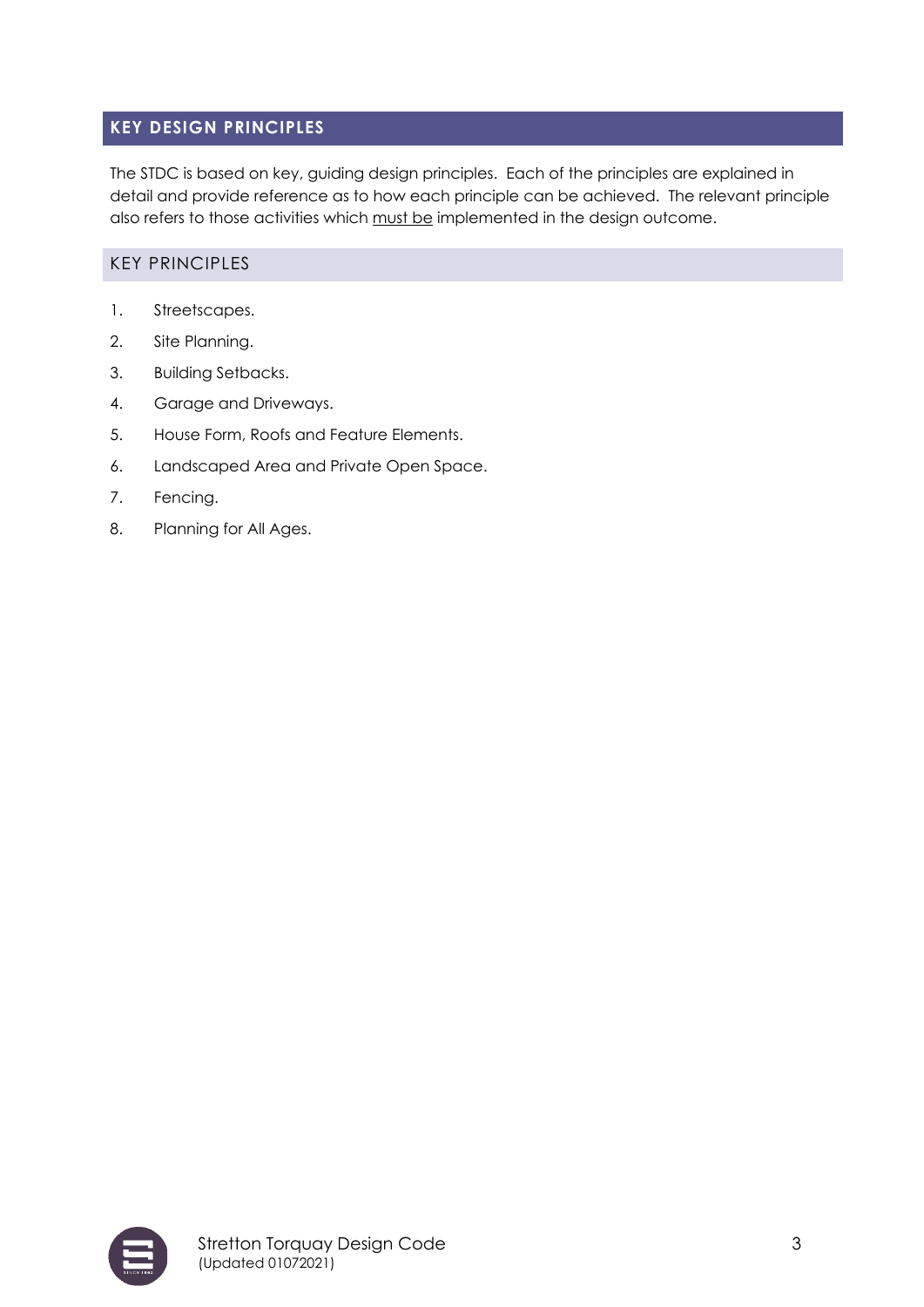# **PRINCIPLE 1 – STREETSCAPES**

The streetscape is a major contributor to the quality of the overall neighbourhood. The landscape character of the street is created by well-defined front gardens, street trees and the visibility of the house.

The inclusion of a front fence is preferred so that a more useable front garden is created. Front fencing will clearly define the lot boundary; the street edge and the private space. This will help encourage use of the front garden as well as increasing surveillance and activation of the street.

Corner lot homes are also significant as they provide landmarks and means of way-finding. For corner lot homes, the guidelines specify that both street frontages must be addressed. The sides and rear of a dwelling are commonly considered less important than the street façade, yet are still viewed by neighbours. It is necessary to pay considered attention to their design and detailing.

Generous front verandahs and entry porches should be considered as additional outdoor living areas which also provide opportunities for residents to engage with other residents or passers-by.

#### Implementation of Streetscape Principle

- ✓ Create attractive landscaped front gardens that include a range of small trees and low planting that adds to the streetscape.
- ✓ Street facade materials are to 'turn the corner' by continuing to wrap around to the secondary facades.
- Letterboxes are to be incorporated into the design.
- Fencing material finishes should be consistent with the character of the street.
- Landscape structures, within the building setback, must not include:
	- Any built structures i.e.; brick/ timber fencing or the like, greater than 1m in height.
	- Any advertising signage without consent of either Stretton Developments and/ or Surf Coast Shire Council.

*Please make further reference to Contract of Sale conditions and MCP provisions.*

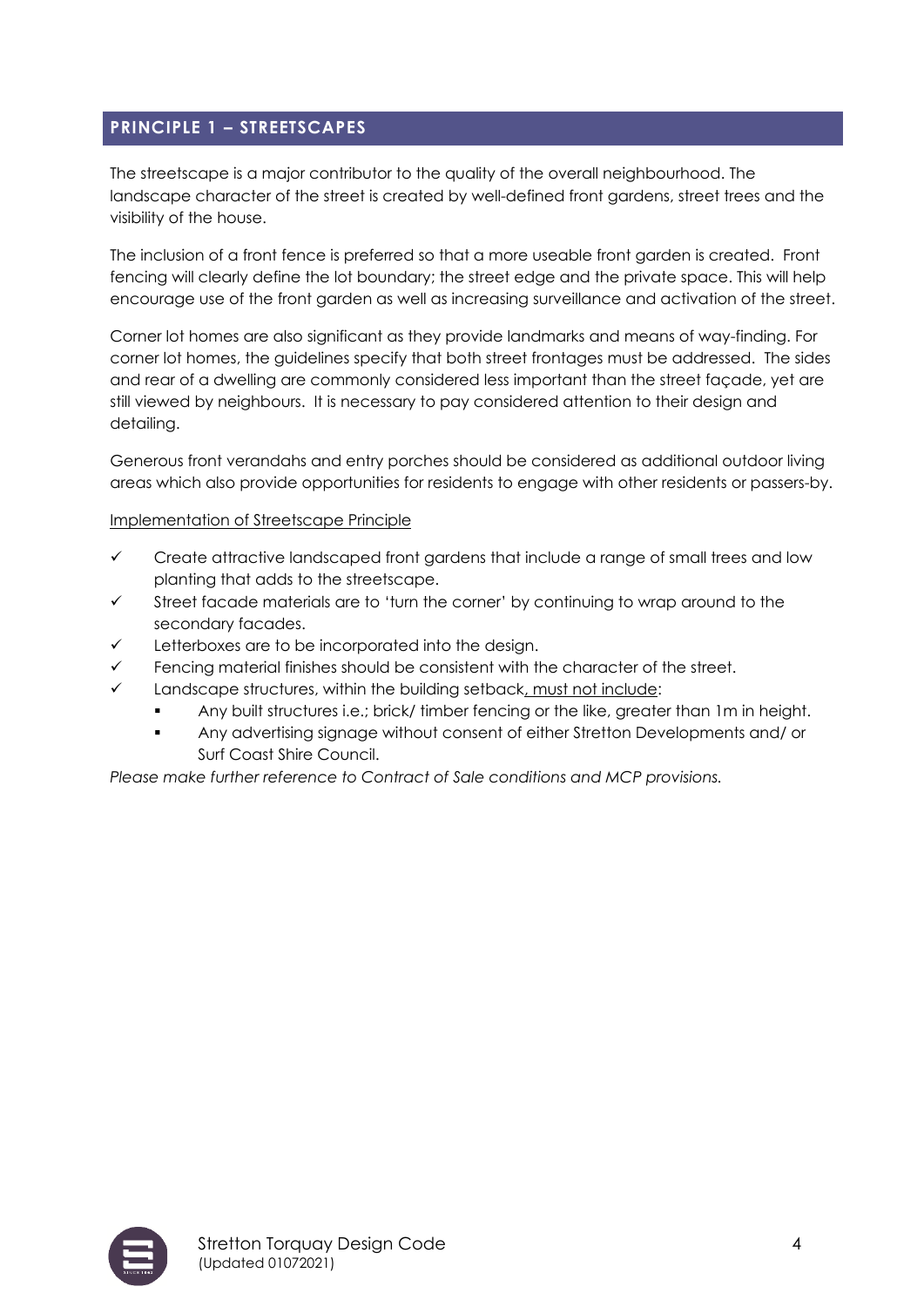# **PRINCIPLE 2 – SITE PLANNING**

A home should be sized and configured so there is sufficient space to allow for a useable rear garden, a landscaped front garden and space between neighbours. Bin and clothes drying areas should be in locations that are easily accessed and not visible from the street. Clothes drying areas also need to be in a sunny position.

The house should be oriented for optimum solar access, ideally with living areas to the north. It should address the street, with the house entry visible and clearly defined in the built form, providing suitable and useable open spaces.

The dwelling design should retain important natural features on the site and significant existing trees. A house plan should also provide sufficient vehicle access and parking. The design should ensure that visual and acoustic privacy is protected as well as solar access to the adjoining dwellings. Landscaped areas should be permeable to reduce stormwater run-off.

A wrap around balcony and garden enables a corner house to address both streets. Landscaping and covered outdoor spaces provide additional living space and help define the semi-private realm.

#### Implementation of Site Planning Principle

- ✓ Garbage storage areas and drying areas must not be located in front of the front facade and should be concealed from the street as part of the overall house and garden design.
- The house design and landscaping must ensure the corner presents well to both streets.
- The building must be sited so as to take full advantage of solar access to north facing, habitable rooms.
- Windows to habitable rooms (north) should be sized to optimise solar access.
- All new buildings, including proposed alterations and additions, must seek to minimise privacy impacts to adjoining properties from living spaces and other active habitable rooms.
- Privacy impacts must be considered from balconies, particularly two or more storey dwellings.
- ✓ Consideration must be given to the location of external roofing units i.e. aerials, dishes, air conditioning condenser units. Locations and sizes must be included in architectural plans for prior approval.
- The building envelope must minimise overshadowing.
- The dwelling should be designed for good cross ventilation with well-considered placement for windows to draw breezes through the dwelling.

# SITE COVER

Site coverage and the footprint of the house must allow for:

- soft landscaped area which increases permeability to limit stormwater run-off;
- diversity of built form;
- **•** privacy for both residents and their neighbours.
- The Site Plan must indicate the extent of hard and soft landscaping, tree size and their locations.
- Site coverage is to be a maximum of 60% of the total lot area.
- Provide storage areas within dwellings and garages.

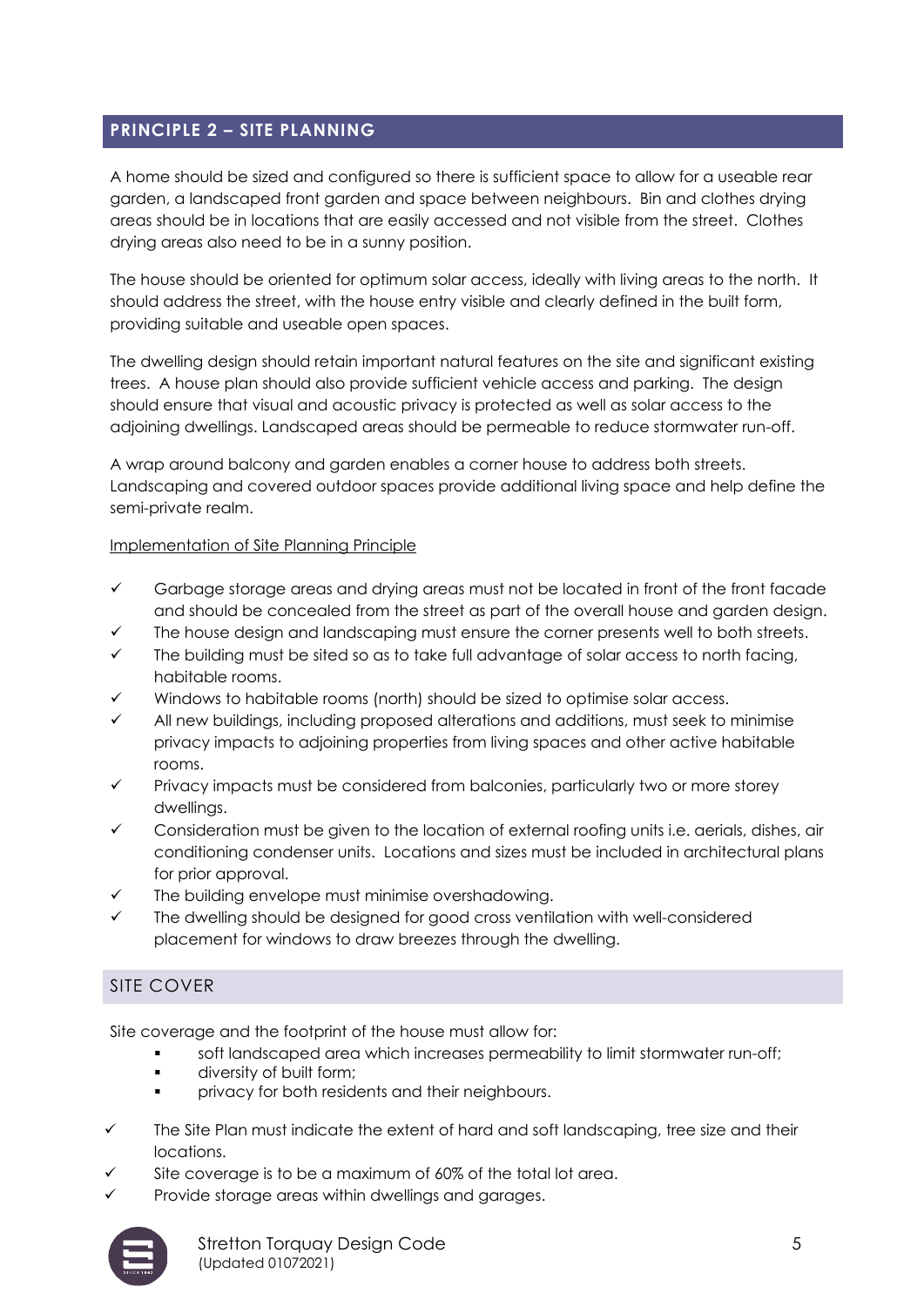# SOLAR ACCESS

Well planned homes provide a feeling of spaciousness, sunlight and privacy.

- ✓ At least half of the principal private open space should receive 3 hours or more of sunlight between 9am – 3pm on June 21 (winter solstice).
- Ensure the sun can access internal and external living areas.
- ✓ Orientate living areas to the north or east, facing landscaped areas where possible.
- Ensure the house is stepped back from the side boundaries to reduce over shadowing.
- Main living areas are to open directly onto the private open space with glass doors to allow adequate natural light into the dwelling.

# PRIVACY & SURVEILANCE

Residential amenity is achieved, in part, by ensuring adequate privacy within the home while also providing opportunities for passive surveillance from those homes over the adjacent streets and public spaces.

- ✓ Locate windows, doors and decked areas to minimise overlooking adjoining private open space, particularly at the upper level.
- On corner lots, the house entry should be located on the long side of the lot to avoid an extended blank side with little surveillance.
- Provide a habitable room overlooking the street to provide passive surveillance. Where possible this should be a living room.
- Upper level openings on side facades, including upper level private open space, which are less than 3m from a neighbouring house need to meet the requirements of the Surf Coast Shire Council Planning Scheme and should be:
	- screened; or,
	- fixed with translucent glazing.
- Habitable rooms overlooking the private open space of a neighbouring house are to have sill heights at least 1.7m above finished floor level.

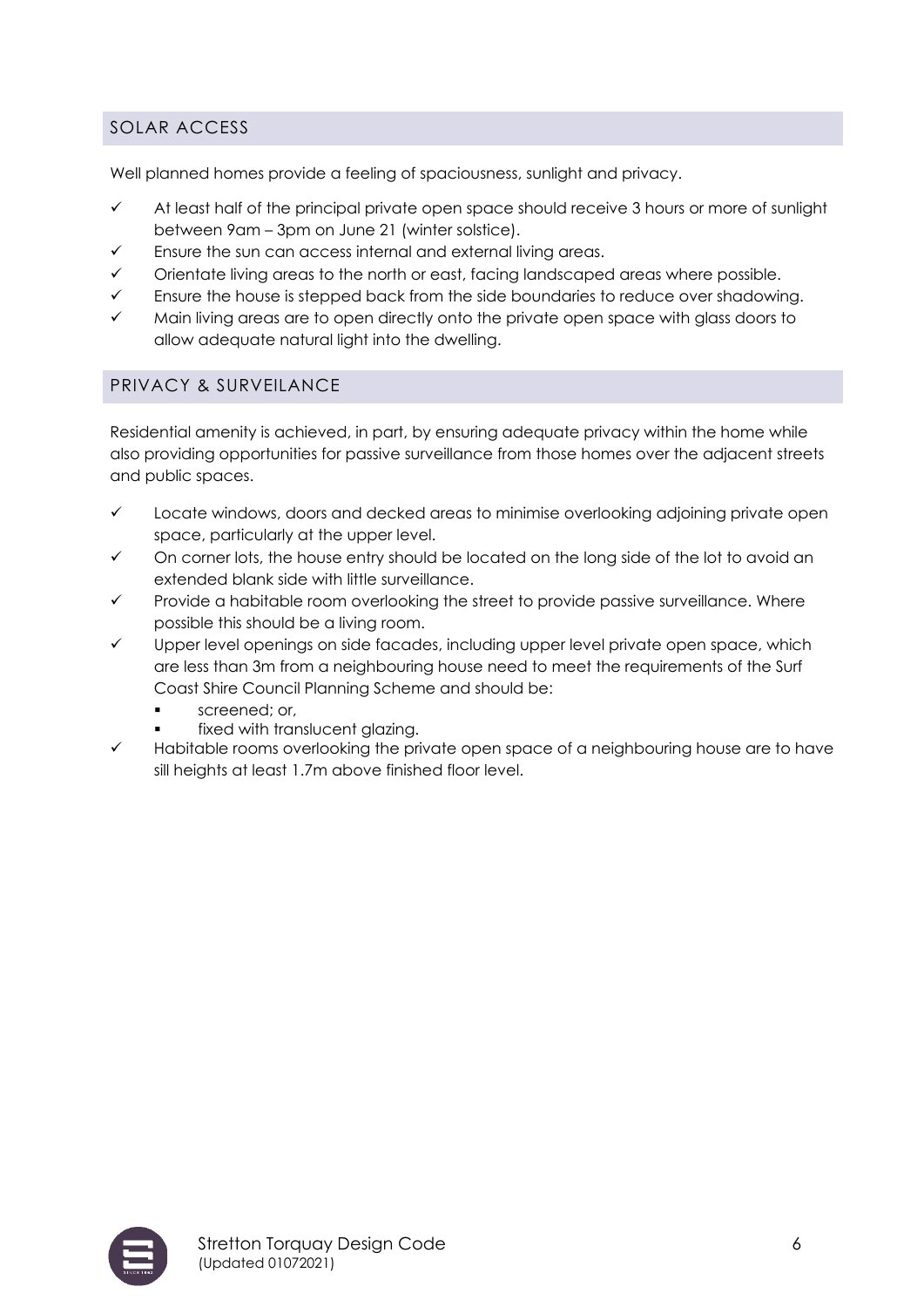# **PRINCIPLE 3 – BUILDING SETBACKS**

Setbacks are one way of influencing the perceived density of the streetscape for the type of lots to which this guide applies. Providing adequate setbacks between houses also improves the character of the street and enhances diversity along the street elevation. These spaces are especially important at the upper level to maintain privacy and solar access. Setbacks must comply with the requirements of the Memorandum of Common Provisions, as well as the provisions below.

- ✓ Dwellings must be sited in accordance with the MCP Building Envelopes.
- The front facade is to be set 5m from the front boundary as per building envelope controls.
- Standard lots: Eaves, fascias, gutters & sunblinds may encroach into the setback from the Front Street (shown by the Approved Building Envelope) by not more than 1.8m. Deck Steps and landings may also encroach but must have a maximum height of less than 700mm above the finished surface level.
- $\checkmark$  The upper level of the house must be adequately set back from the rear boundary to increase privacy and to improve solar access to the rear yard.
- Where a building's walls exceed 15 metres in length on a side or rear boundary, the wall is appropriately articulated to provide visual relief.
- ✓ Where permissible, zero side setbacks should be located on the southern or western side of the lot, if possible, to allow maximum solar access to the living areas of the dwelling.
- $\checkmark$  Upper level walls longer than 10m are to be stepped back a minimum of 1m and provide articulation.
- ✓ Where permitted, buildings should be zero lotted on the ground floor along a side boundary for no more than 8m and should have regard for the proximity of any adjacent buildings and window openings therein.

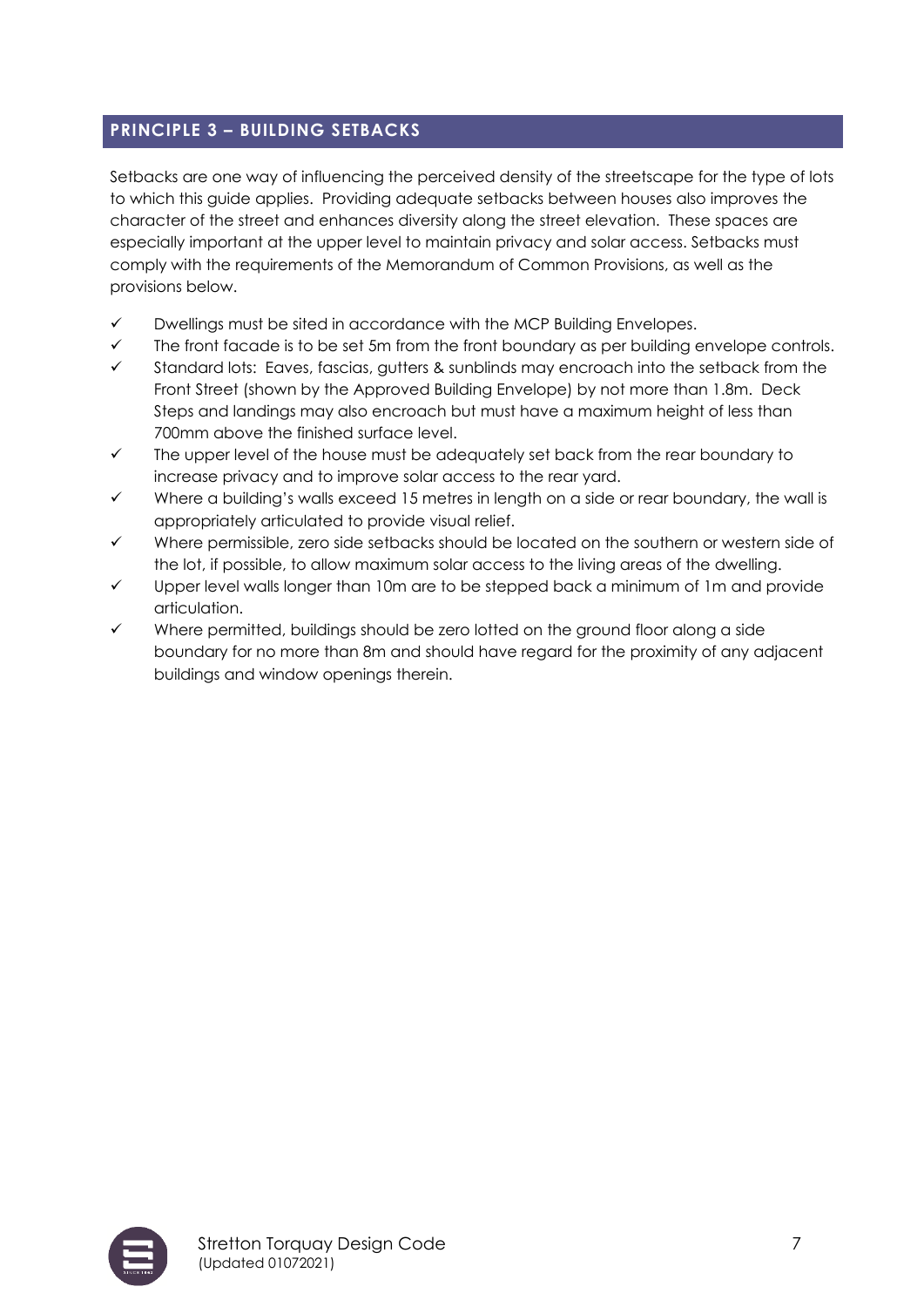# **PRINCIPLE 4 – GARAGES & DRIVEWAYS**

In order to provide a diverse and attractive streetscape, the house façade should be the dominant feature. The garage should be viewed as a recessive element on the street elevation.

Where site conditions allow, garages should be located to permit solar access to the private open space and internal living areas of the dwelling. They should be located on the southern side of the east west facing lots and the western side of north facing lots.

The garage must be set back from the front façade and designed so that the entry and the house façade are the predominant features as this will reduce the visual impact on the streetscape. A simple design will also reduce the visual impact of the garage.

Reducing the width of the driveway at the street and incorporating the landscape elements around parts of the driveway provides a more attractive and walkable street.

A single garage door makes significantly less impact on the front façade of the house than a double one. It also allows a narrower driveway and a larger area of soft landscaping.

- ✓ Garages are restricted to a single width garage (maximum exposed façade width of 4 metres) on Lots with frontages 12.5 metres wide or less, to ensure they do not dominate the streetscape.
- Double width garages are only permitted on Lots greater than 12.5m wide (being the minimum lot width to which STDC applies).
- Single fronted tandem garages with one space behind the other are permitted.
- $\checkmark$  Triple garages are not permitted.

Garage doors to be set back at least:

- 0.5m from the front facade of the home.
- 5.5m from the front boundary.
- Where applicable, garage doors are to be:
	- 50% of the width of the house.
	- no wider than 6m.
	- maximum 2.4m high.

Landscaping must be provided between the driveway and the side fence.

- Garages on corner lots should be accessed from the secondary street (unless solar orientation would be compromised). Setbacks for garages on secondary frontages are as follows:
	- garages on corner lots can be provided with a 2.0m setback from the side street boundary. Garages on side street frontages must not be located within 10.0 metres of the front façade to ensure an active street corner.
	- garages can be located with a 1.0m setback to the rear boundary of allotments.

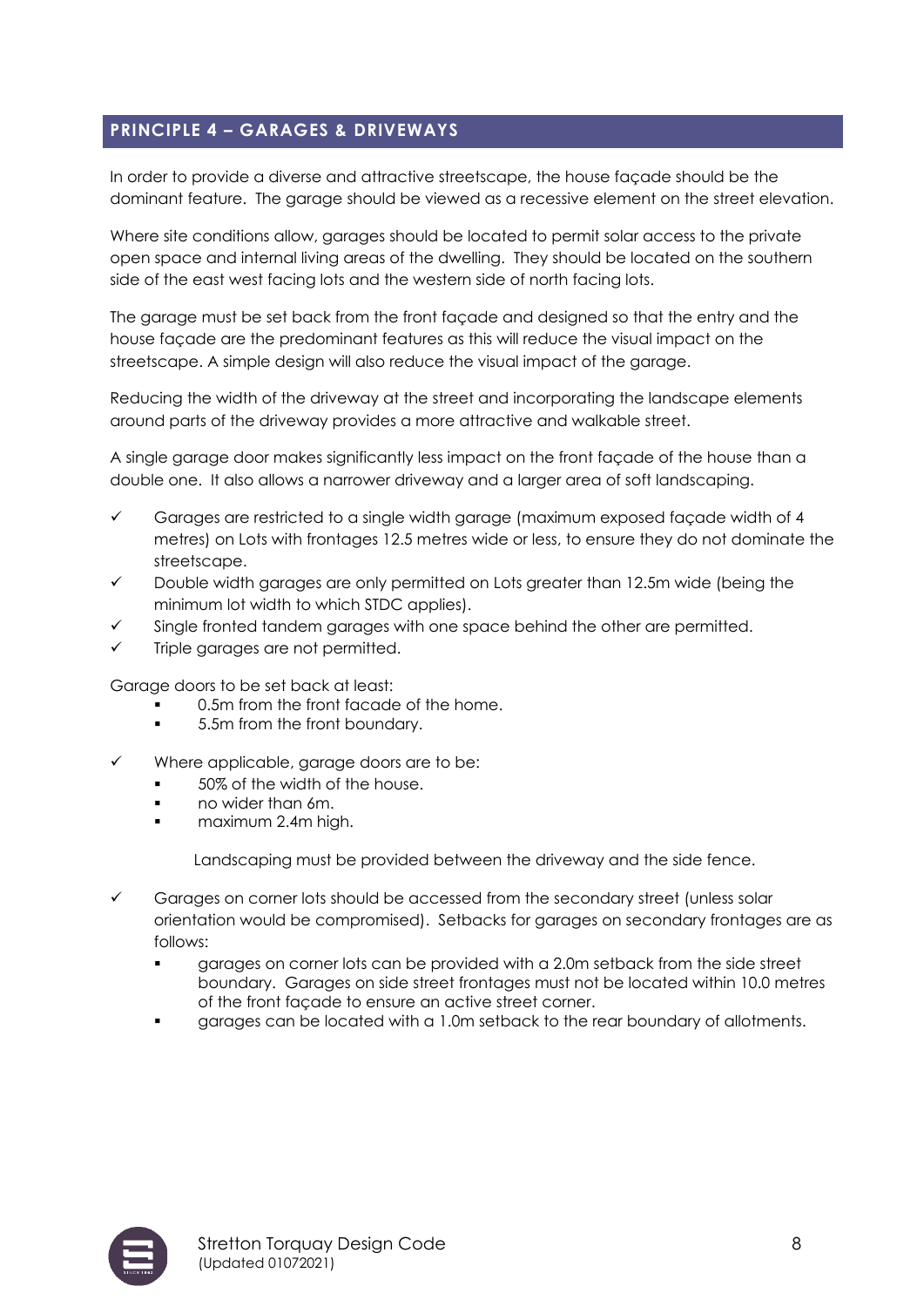# **PRINCIPLE 5 – HOUSE FORM, ROOFS & FEATURE ELEMENTS**

The quality of a residential neighbourhood is supported by the built form, which should be of a coherent and appropriate character, with opportunities for diversity. Such diversity is achieved by combining single and double storey elements and including features such as entry porticos, balconies, terraces, pergolas and sun-shading devices.

# PORCHES AND ENTRIES

Provide a covered entry to the home at least 1.5m deep and be clearly visible from the street.

# VERANDAHS AND PERGOLAS

- Create a seamless link between internal and external living areas.
- Improve energy efficiency by shading windows.
- $\checkmark$  Appear as an extension of the house.
- Be made of durable materials, such as timber or metal, that integrate with the house design.

# BALCONIES AND TERRACES

- Provide usable external living areas for upper levels of the home.
- Provide additional opportunities for outlook to the street and garden, improving safety by encouraging passive surveillance.

# SUN SHADING

- Sunscreens and awnings comprised of timber battens or metal frames are encouraged.
- Sunscreens and awnings shade and protect openings, particularly on the northern and western elevations.

# MATERIALS AND PROPORTIONS

- ✓ Durability, detailing, appearance and diversity must be considered when selecting materials to ensure a high quality appearance over time.
- ✓ Variety and individuality are important and considered materials selection creates a harmonious balance on the facades of the house.
- ✓ Well-balanced proportions are important for improving the appearance of the dwelling, helping to relate various elements such as doors, windows and entries.
- Well-proportioned elements on the façade of the dwelling, significantly improves its aesthetic value.
- ✓ Roof materials must be flat profile tiles, colour bond metal roofing (preferred) or for flat roofs, corrugated profile metal decking.
- Roof materials must be non-reflective, subdued colours.
- Building must be lightweight in appearance to suit the coastal location rather than exhibiting an inappropriate bulk and massing for the environment.

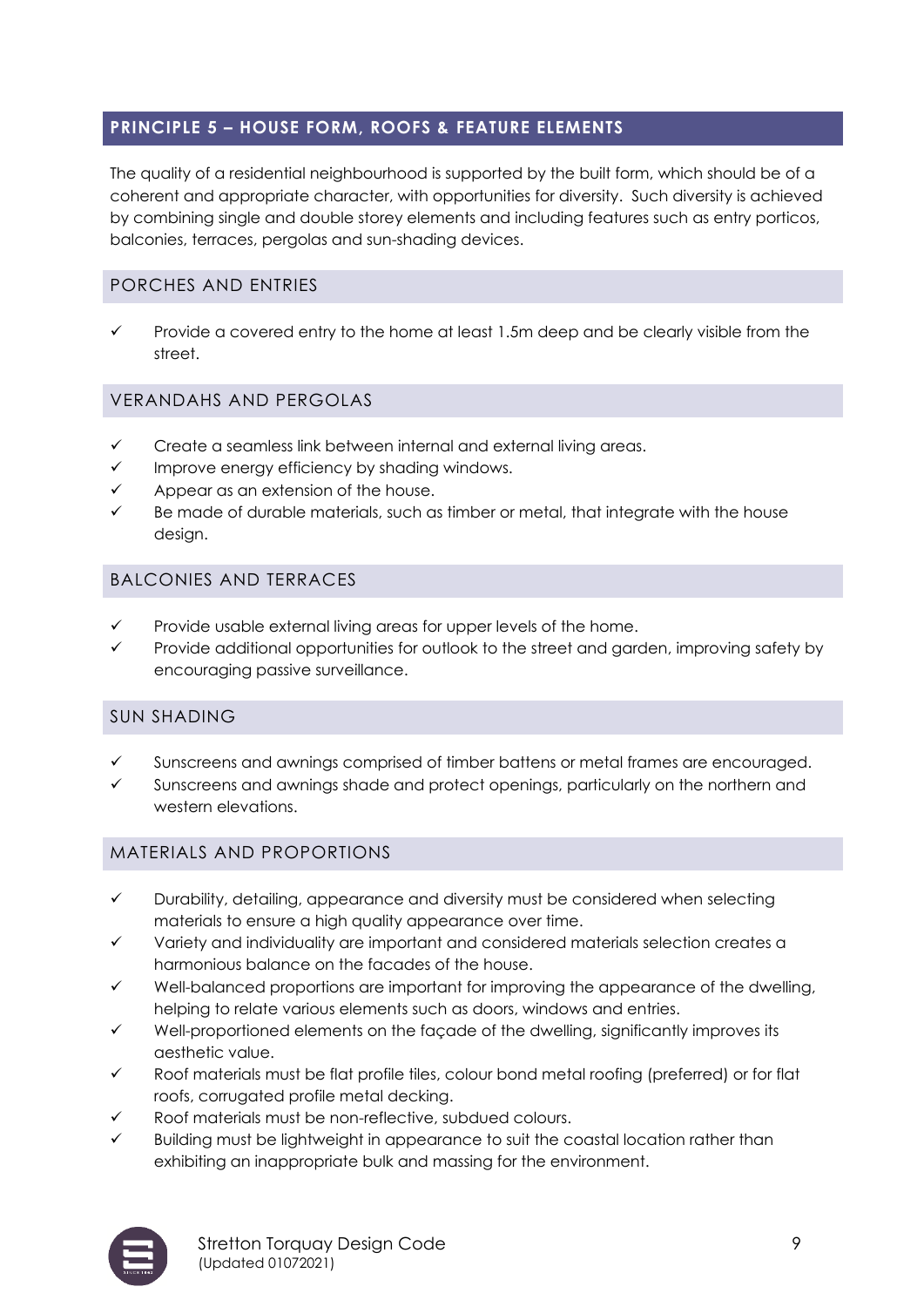- $\checkmark$  Innovative use of a mix of materials is required to achieve a visual harmony with the environment including articulation in the built form.
- Face brick will be accepted that are based on a colour palette in natural tones or tones that complement other building materials. (N.B. The predominant use of red brick is unlikely to meet the coastal materials requirement described above).
- Reflective glass is not permitted.

# FACADES AND ROOFS

- ✓ Eaves of at least 450mm (to the fascia) are required on all roofs (including skillion roofs) except where roof portion is zero lotted or a parapet roof solution is proposed. However, where practical, 600mm eaves should be considered to achieve an increased degree of shading to windows and for enhanced aesthetic appeal.
- Where flat roofs are proposed (with no roof overhanging the external wall), alternative shading devices are required for all windows and doors.
- Parapet roof forms need to be considered within the overall streetscape and need to relate harmoniously with the neighbouring buildings.
- Low-pitched roofs behind a parapet need to successfully integrate with the side and rear elevations. Eaves are required, as outlined above, to those parts of the roof where no parapet is provided.
- Where eaves result in a variation to the Victorian Building Regulations 2006, in terms of light court requirements, the Applicant must pursue the 'Report and Consent' Process with Surf Coast Shire Council in the first instance.

# AERIALS AND OTHER ANCILLARY STRUCTURES

- ✓ Elements of modern living including aerials, satellite dishes, water tanks, air conditioning units and solar hot water units must not be visible from the street or other public spaces.
- Careful attention is required to ensure optimum orientation for solar collectors, while avoiding the potential of such items being viewed as roof clutter.
- Water tanks are not permitted on roofs.
- Downpipes are to be discreetly located or concealed within walls.

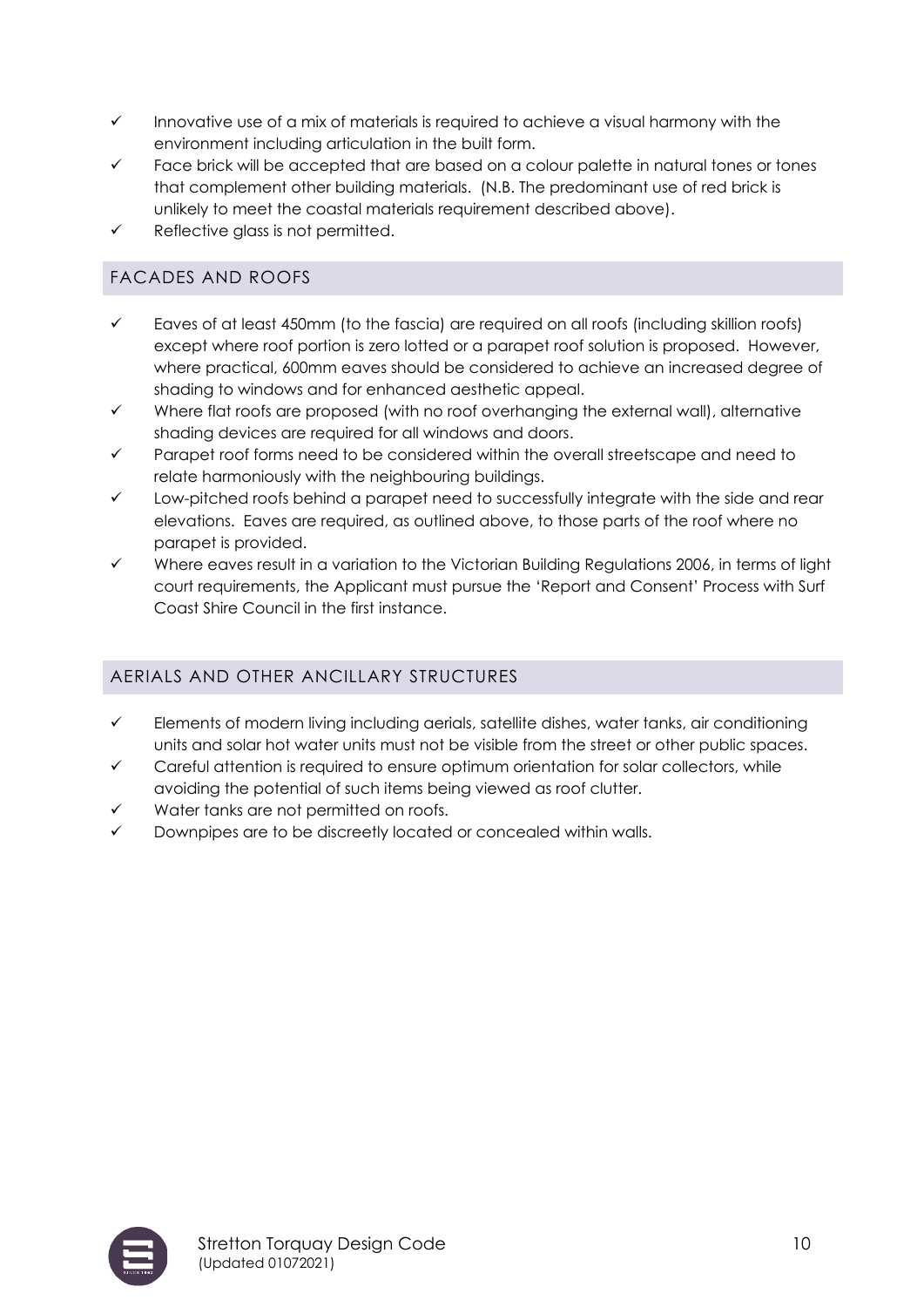# **PRINCIPLE 6 – LANDSCAPED AREA AND PRIVATE OPEN SPACE**

A well-designed rear garden is sized and shaped to create maximum usable private open space, and to provide the opportunity for outdoor entertaining and recreation. The private open space should relate directly to the internal living area of the home. The rear garden may also contribute to attractive streets by including medium sized trees. In traditional streets the backyard trees add to the 'green and leafy' feel of the neighbourhood.

Rear yards should accommodate grassed areas, or open space with other soft, permeable ground cover, with good solar access.

Shade tolerant species should be used in areas with reduced direct sunlight.

Courtyards can be used to maximise the useability of available outdoor space. They also allow additional natural light and ventilation into the house.

Ideally, courtyards should be orientated to the northern aspect to maximise solar access and should incorporate appropriate shade devices.

- ✓ Plan for generously designed outdoor spaces, rather than them being "left over" spaces around the dwelling.
- ✓ Create attractive landscaped front gardens that include a number of small trees and low planting that adds to the streetscape.
- Private Open Space should be at least 4m x 6m and easily accessible from the main, internal living area.
- ✓ Landscaped structures / screening exceeding 1m are not permitted within the front setback.

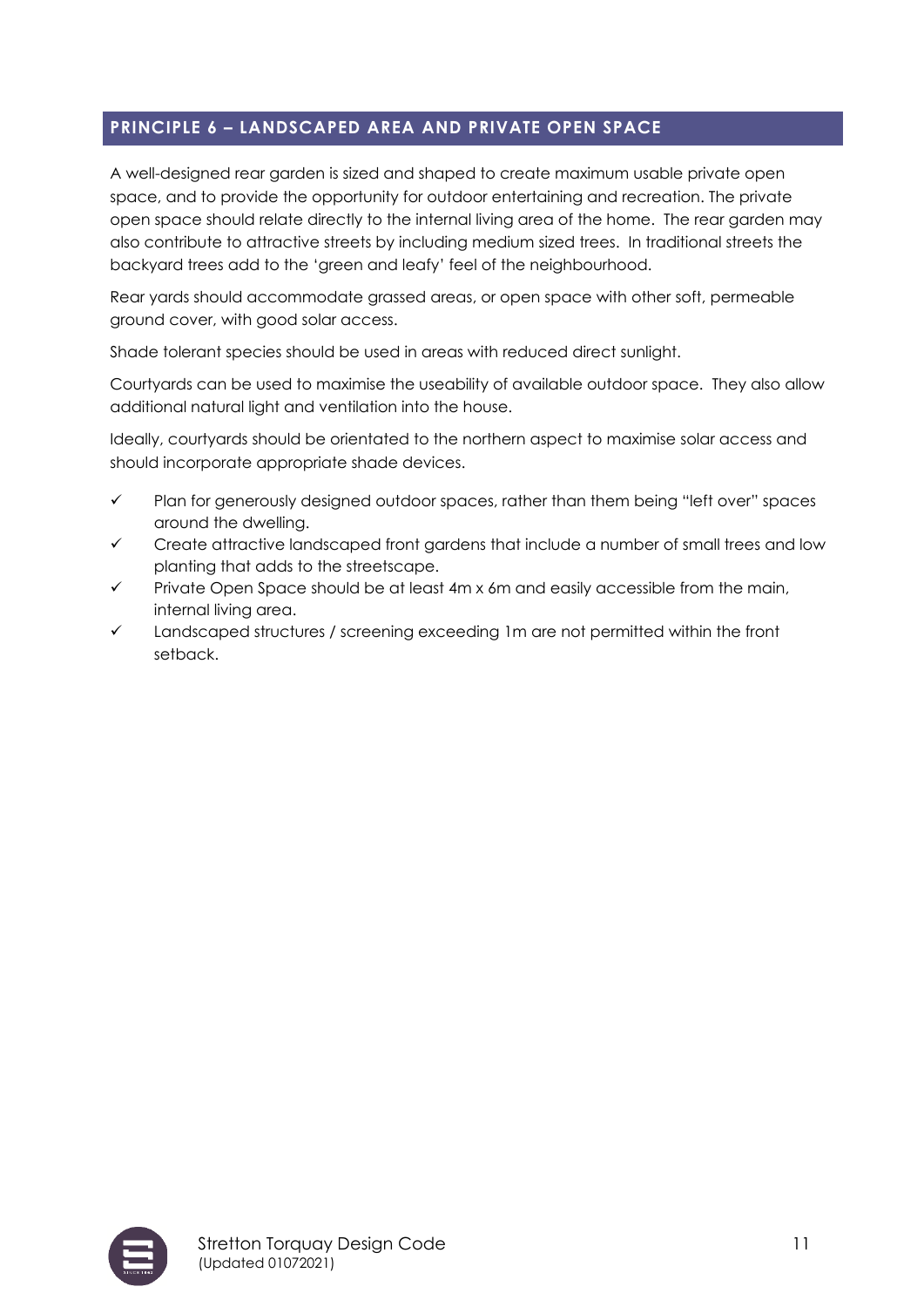# **PRINCIPLE 7 –FENCING**

Side and rear fences are important in achieving privacy and security. They are also visible from many areas of the house.

- ✓ Front fences and side boundary fences forward of the building line must be between 700mm and 1000mm high.
- ✓ Side and rear fences must be constructed using timber palings, a timber cap and timber posts exposed to both sides of the fence.
- Side and rear fences to be a maximum of 1.8m high.
- Cut or fill on any boundary should not be greater than 0.5m. This, combined with the neighbouring land, ensures no more than 1m maximum retaining walls on side and rear boundaries.
- ✓ On corner lots, any front fence must continue around the corner to the secondary street and along that street frontage for a minimum of 30% of the lot length.
- ✓ On corner lots without a front fence, any side fence on the secondary street frontage must adopt a height between 700mm and 1000mm for the 30% closest to the primary street frontage.





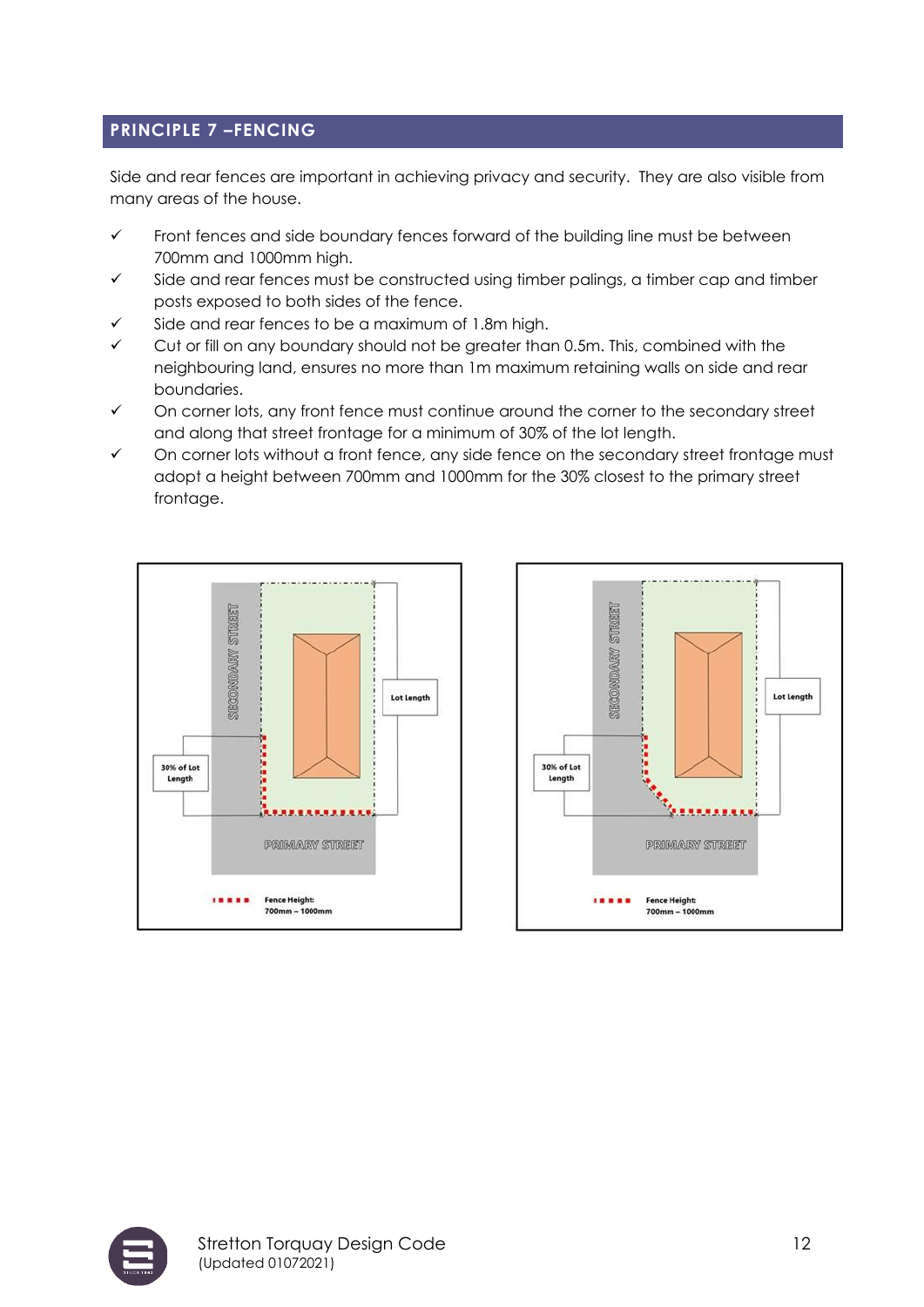# **PRINCIPLE 8 –PLANNING FOR ALL AGES**

As people get older many want to stay living in their own homes and as part of the community they know, for as long as possible. To do this they need independence and security; easy access around the house; a house designed to minimise the risk of trips and falls and may need to avoid having to use stairs. These requirements are not mandatory in the STDC but are encouraged as sustainable and desirable outcomes.

Thoughtful house design can minimise or even prevent the need for expensive modifications as home owners age. This may mean designing a single storey home or thoughtful planning, such as ensuring that the ground floor of a two-storey home always includes a bathroom and a space that can be used as a bedroom. Other features such as slightly wider corridors and larger bathrooms will also make life easier for homeowners in the years to come.

The Universal Housing Design Guidelines (Landcom, 2008) provides guidance on the design of homes to create and maintain strong and socially sustainable communities as the profile of our population changes over time. These guidelines are based on a review of the Australian Standards for Adaptable Housing and for Access and Mobility to identify those design features that Stretton believe are desirable to build in up-front to promote access for all ages (i.e. those things that cannot be changed later without major expense).

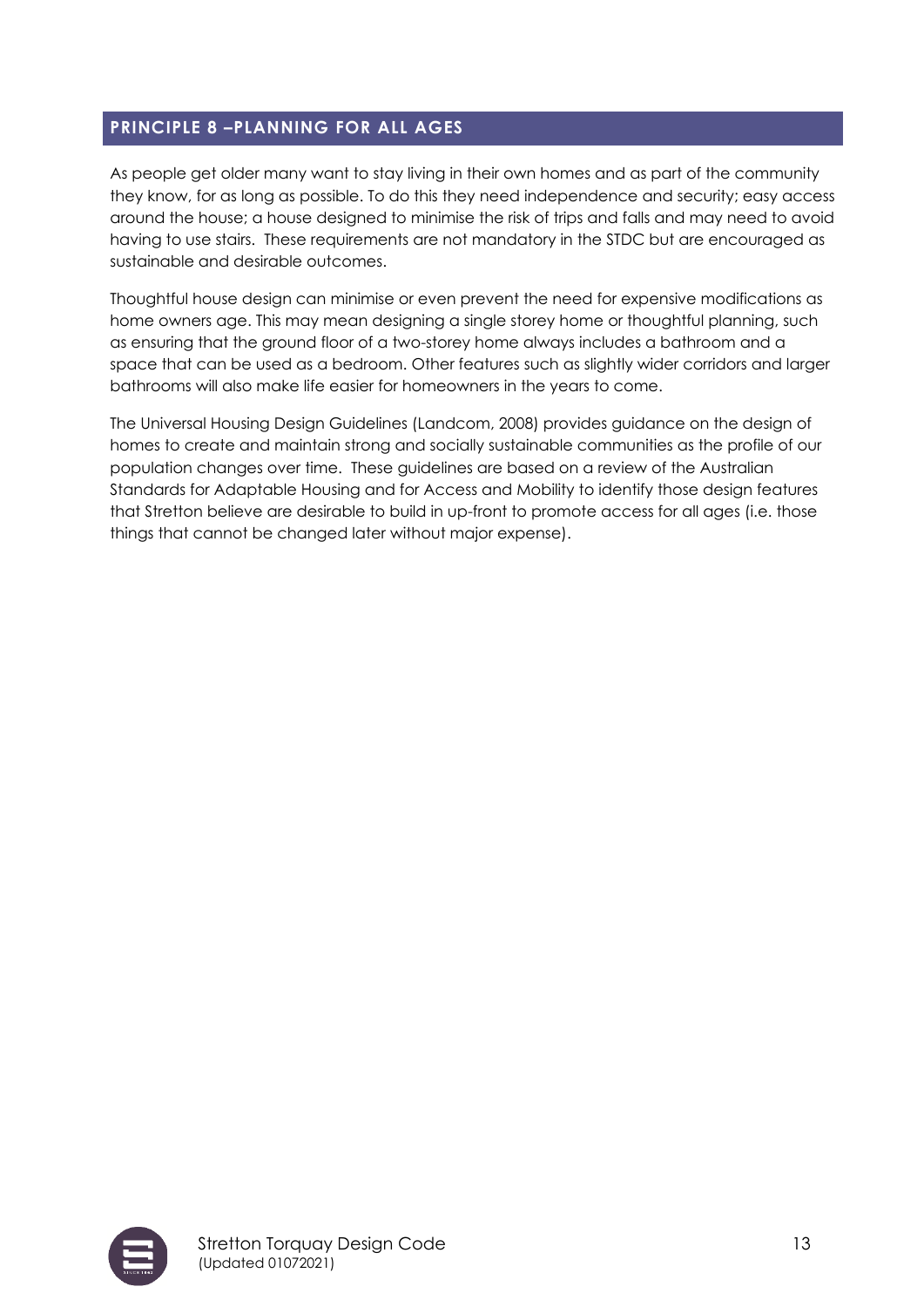# **GLOSSARY**

#### BUILDING

Has the same meaning as in the Building Act.

#### BUILDING ACT

Means the act of the Victorian Parliament known as the Building Act 1993 and any reenactment or replacement of the Act.

#### BUILDING ENVELOPE PLAN

Means the plan which forms part of the Memorandum of Common Provisions and which shows the Approved Building Envelopes, certain setbacks and other related matters for the lots within the Plan of Subdivision No. PS811746X.

#### BUILDING PERMIT

Means a building permit in terms of the Building Act.

#### CORNER LOT

Means a lot on the Plan of Subdivision of which a street or road forms the frontage to two or more sides, including at least one side boundary of the lot concerned.

#### FINISHED SURFACE LEVELS

Means the finished surface levels of the ground at the time of registration of the Plan of Subdivision.

#### FRONT FACADE

The front of the building facing the street excluding articulation and details such as entry porticos and verandahs.

#### FRONT FENCING

All fences or screening structures forward of the building line.

#### FRONT STREET

Means the street or road which forms the frontage of the lot concerned. Where there is more than one road which adjoins a lot or where it may otherwise be unclear, the Front Street is the street with the greater Setback (in linear metres) as shown on the Building Envelope Plan.

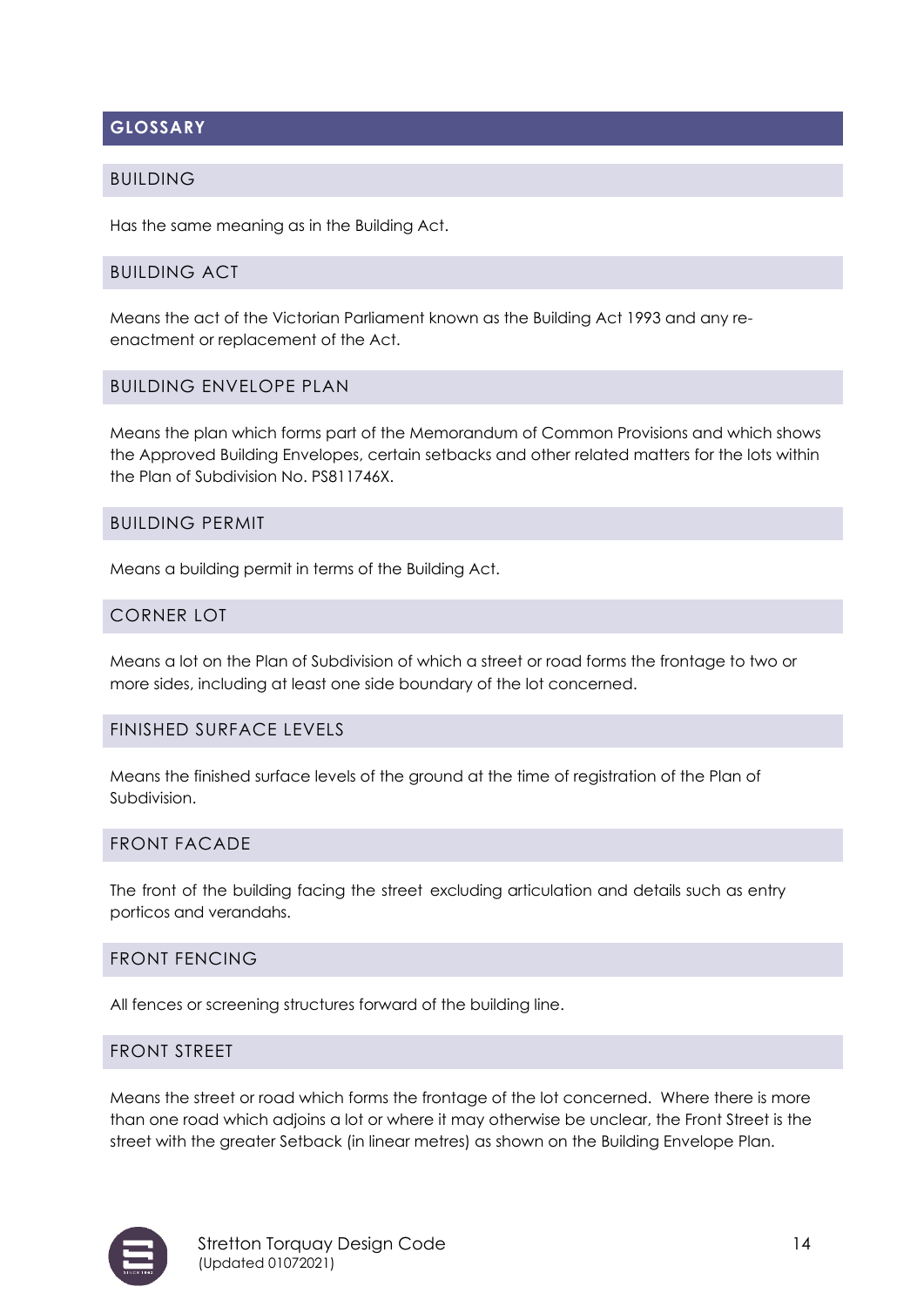# HABITABLE ROOM

Any room or area used for normal domestic activities, including living, dining, family, lounge, bedrooms, kitchen etc, but excludes service and amenity areas such as ensuite, bathroom, storerooms, laundry and garages.

#### LANDSCAPED AREA

Any part of the site, at ground level, that is permeable and consists of soft landscaping, turf or planted areas, for the purpose of reducing stormwater run-off. It excludes driveways, parking areas, drying yards or other service areas, under crofts, roofed areas (excluding eaves <450mm wide), outdoor rooms, balconies, terraces, decks andverandahs.

LOT

Means a lot on the Plan of Subdivision.

MCP

Memorandum of Common Provisions.

#### PLAN OF SUBDIVISION

Means the relevant plan of subdivision for a particular lot which incorporates the MCP.

#### PRINCIPAL PRIVATE OPEN SPACE

A portion of the private open space that is easily accessible to the main internal living area of the home.

#### PRIVATE OPEN SPACE

The areas external to a building, located behind the front facade, that serve as an extension of the home and are used for private dining, entertaining and recreational purposes and includes terraces, balconies, alfresco areas etc.

#### SECONDARY STREET FRONTAGE

The building facade which addresses the longerstreet frontage of a corner lot.

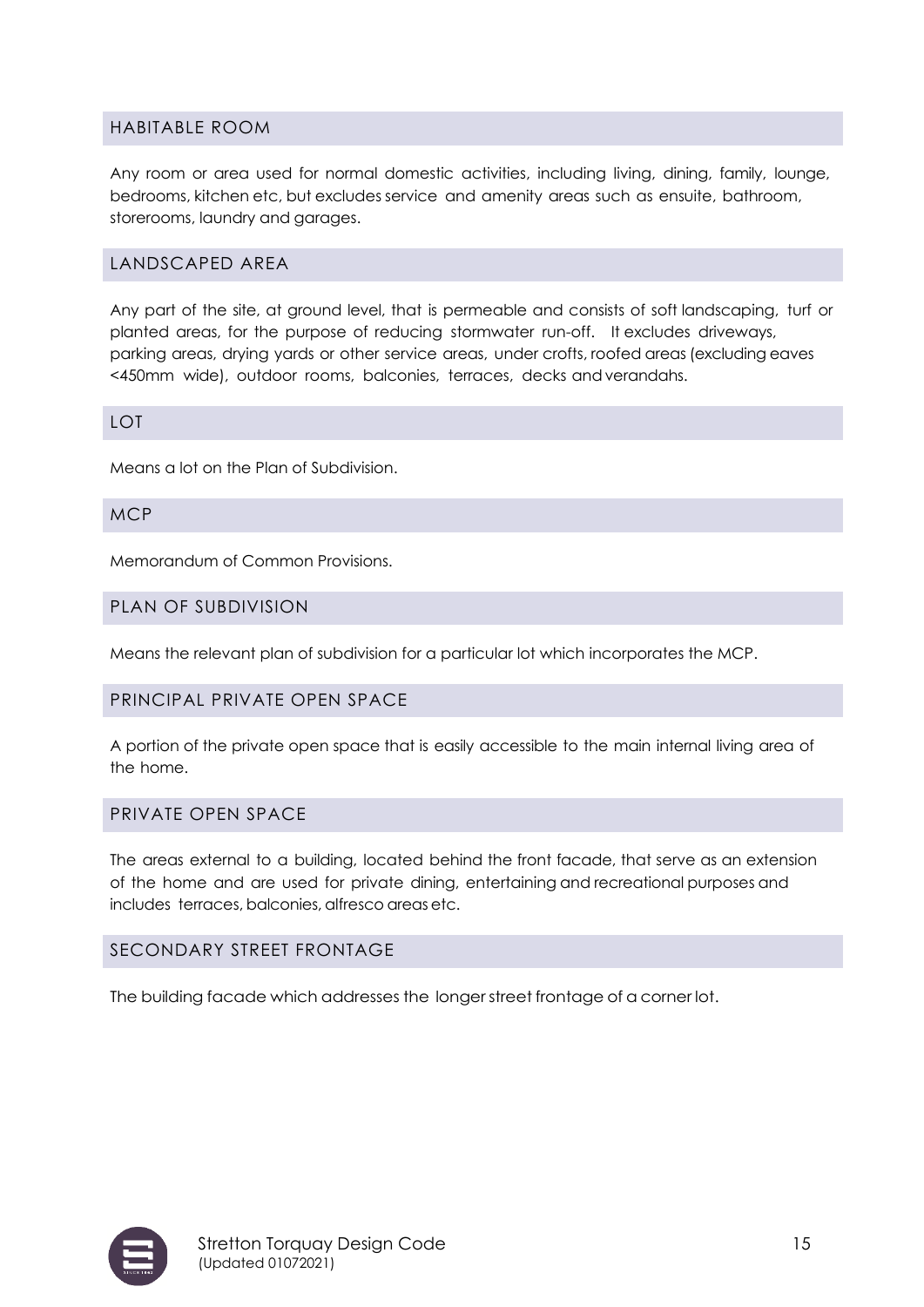# SITE COVERAGE

The percentage of land enclosed by external walls relative to the site area of an allotment, and does not include articulation elements, porch/ balconies/terraces, outdoor and alfresco rooms. It also does not include paved areas including driveways and paths.

# ZERO LOTTING

The external wall of dwellings being built on the boundary of the lot. These guidelines only permit zero lotting on the ground floor of dwellings and townhouse development.

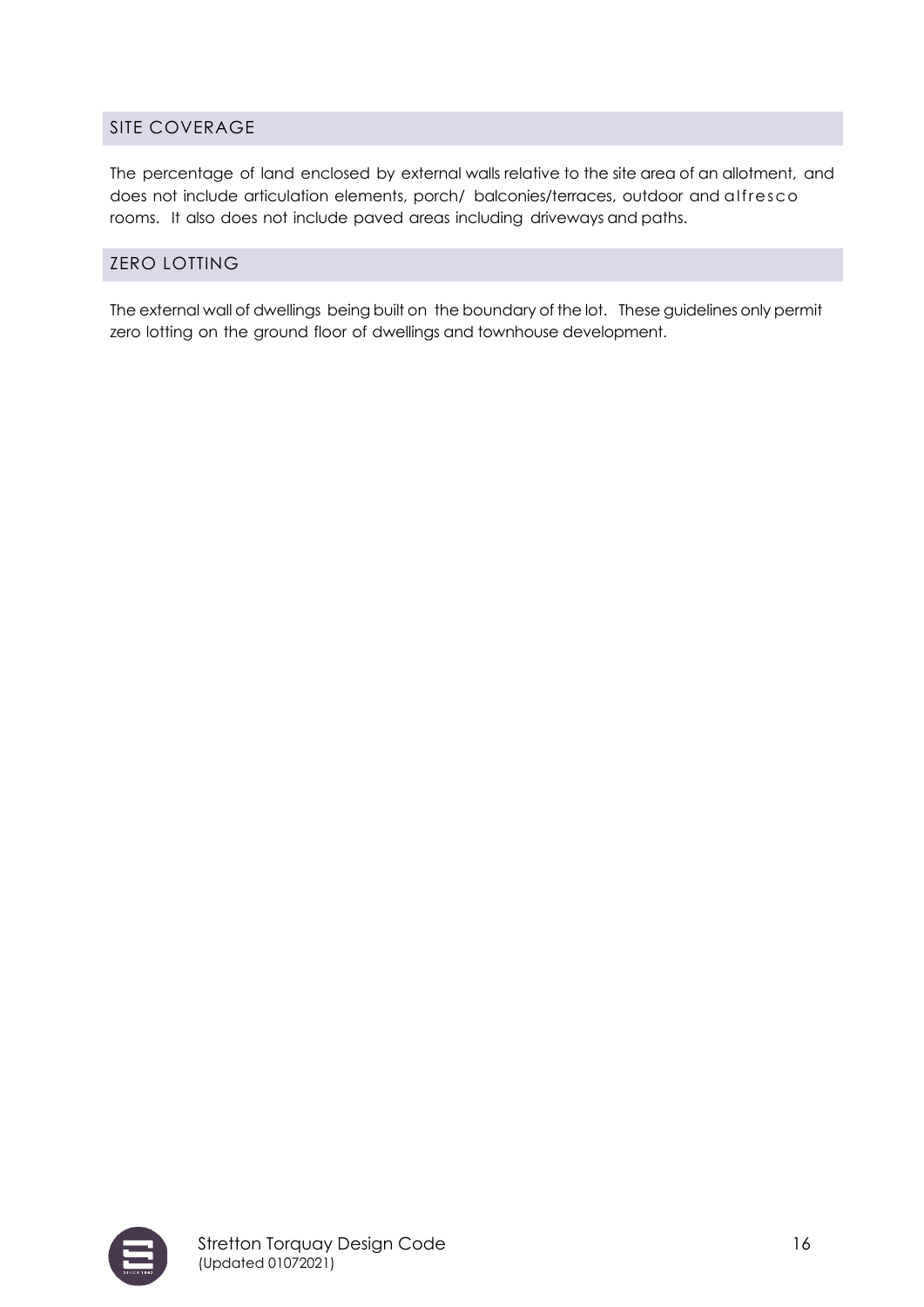# **REFERENCES**

Surf Coast Shire Design Book, October 2010

Urban Design Guidelines Report, English Partners

NSW Government Metropolitan Strategy, Housing Strategy for Sydney

Guidelines for Higher Density Residential Development, Victorian Department of Sustainability and Environment

Liveable Neighbourhoods Edition 3 (2004), WA Planning Commission

Universal Housing Design Guidelines (2008), Landcom

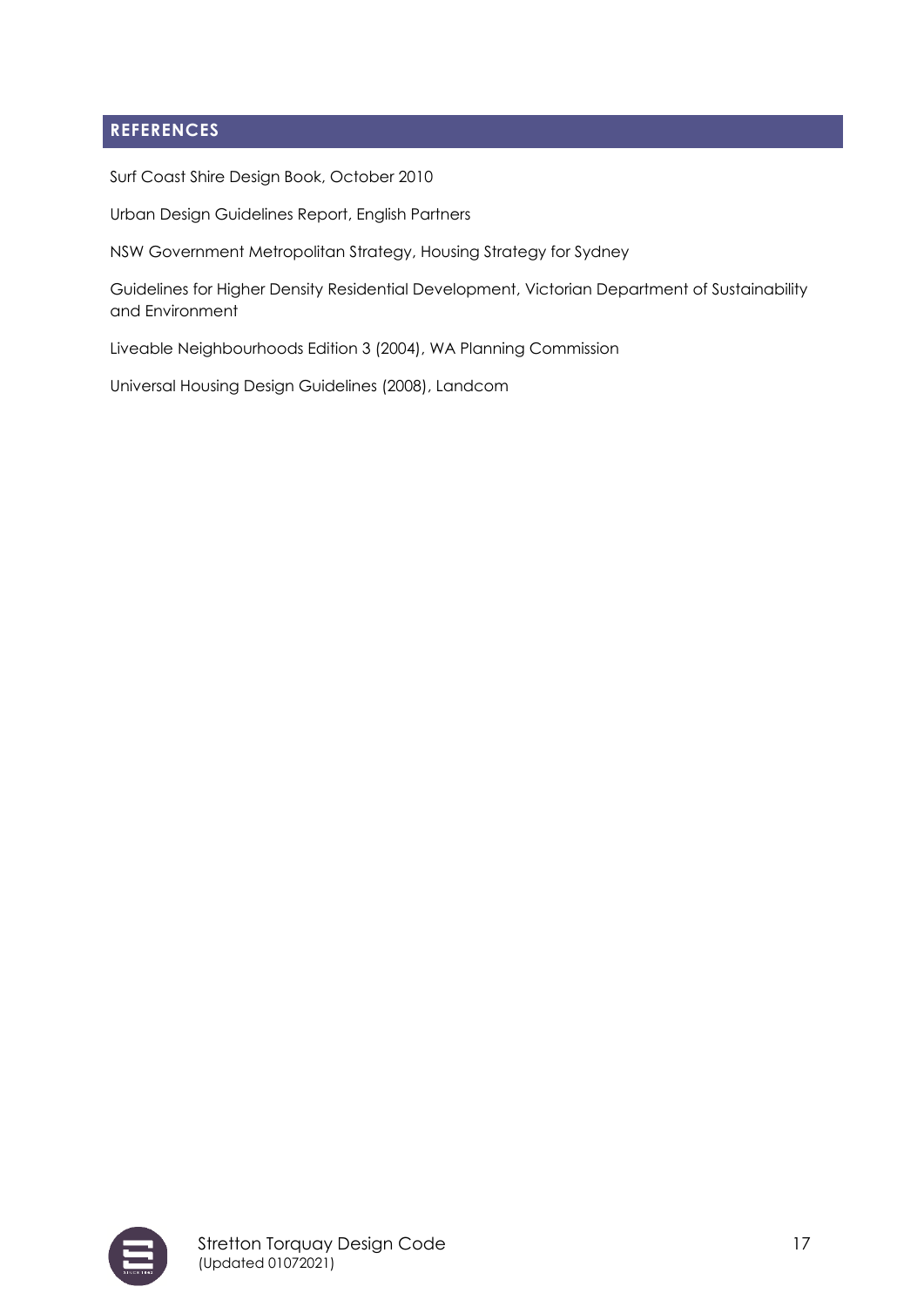# **APPENDIX A**

#### MATERIAL TO BE INCLUDED IN SUBMISSION

An application for design approval, from the Stretton Design Review Panel (SDRP), must include two clear copies of plans at A3 size containing the following information and drawing at minimum 1:100 scale:

- *Site plan with dimensioned Setbacks from all boundaries, landscape and planting proposals with surface finishes clearly noted, all service equipment, fencing and outbuildings located and clearly noted.*
- *Dimensioned and annotated floor plans including roof plan.*
- *Include on plans terraces and deck layouts and location of windows and doors.*
- *Dimensioned elevations from each side. Note wall heights, floor and ground levels.*
- *Notation of plans and elevations or schedules of materials, finishes and colours.*
- *Notation of the elements of the design that respond to constructed or approved designs for dwelling on adjacent lots, including proposed measures to protect the amenity of any neighbour's Private Open Space.*
- *A plan which illustrates the proposed landscaping.*
- *Location of air conditioning condenser units and ancillary equipment to the building such as water tanks.*
- *Any other relevant information and images to allow a complete assessment of the application against the criteria in these design guidelines.*
- *A completed application form (available at www.strettontorquay.com.au).*
- *The application fee payable to Willana Associates Pty Ltd.*

The SDRP will only consider applications that have provided all material prescribed in the Appendix to these guidelines.

The SDRP may request further information from an applicant. If further information is requested, an applicant must provide that information within 14 days of the request or as otherwise agreed by the SDRP. If the applicant fails to provide further information within 14 days, the application will lapse.

# CONSIDERATION OF APPLICATION

The SDRP will consider whether an application:

- complies with the overall design philosophy of Stretton
- complies with the Memorandum of Common Provisions referred to in the plan of subdivision of which the land forms part
- is in accordance with the contract of sale
- complies with individual chapters of these design guidelines
- has demonstrated the ability to better requirements of these design guidelines where a variation to a requirement is sought.

The SDRP may;

- approve an application;
- request further information;
- approve an application with amendments or;
- refuse an application that does not meet the objectives of the Design Code.